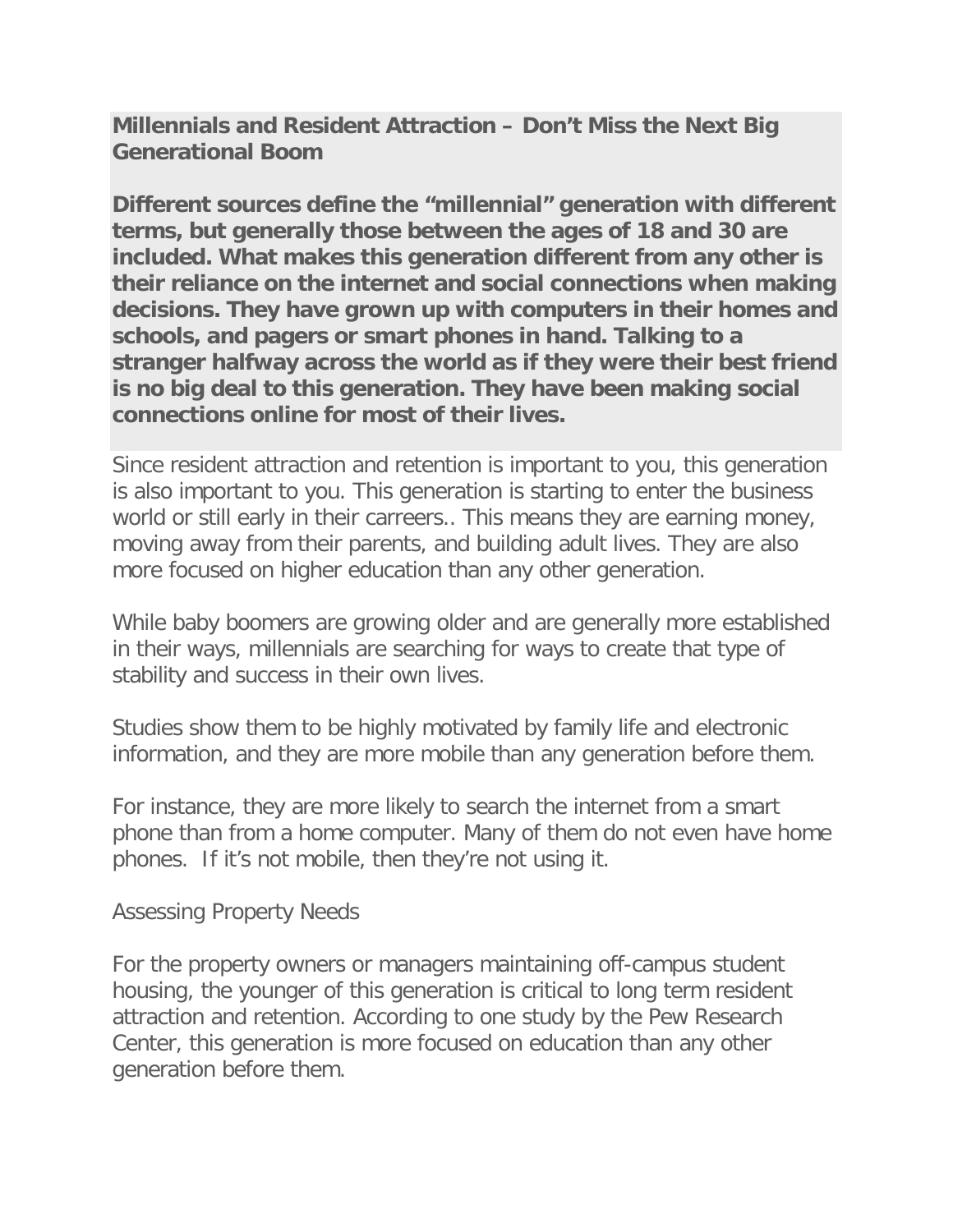They are more likely to go to college than their parents and grandparents, and more of them are going on to graduate school.

In terms of priorities, the Pew study showed that members of this generation are more concerned with being good parents and marital partners than they are concerned with buying homes. This may largely be a result of the change in worldwide financial climate that has been experienced over the past twenty years.

While the previous generation was raised in times of great prosperity where it was easy for anyone to get a car or mortgage loan, times have changed for the millennials. They have been raised in a time of financial strain around the world, and they are more connected to these trends. It should be no surprise that they put owning their own home low on their priority list, since it is now much harder to secure a home loan for many of them.

Since more Millennials are invested in higher education, there are many of them looking for housing while they go through graduate school or seek secondary bachelor's degrees. Some of them may still be in school for their first bachelor's degree, and since they are family-oriented they are more likely to look off-campus for housing opportunities. If you can offer safe off-campus housing opportunities for the mature millennial focused on family and a bright future, resident attraction and retention will be much easier for you.

## Reaching the Millennials

Targeting this generation for resident attraction and retention is different from targeting other generations. While older generations may still be reading print newspapers and taking referrals from people they know in everyday life, this younger generation is far more likely to get their news from the internet and take the advice from people they don't even know.

They have very different daily lives, so you have to approach them in different ways. You have to consider their reliance on social media, blogs, and websites to obtain the information they need to make decisions in daily life.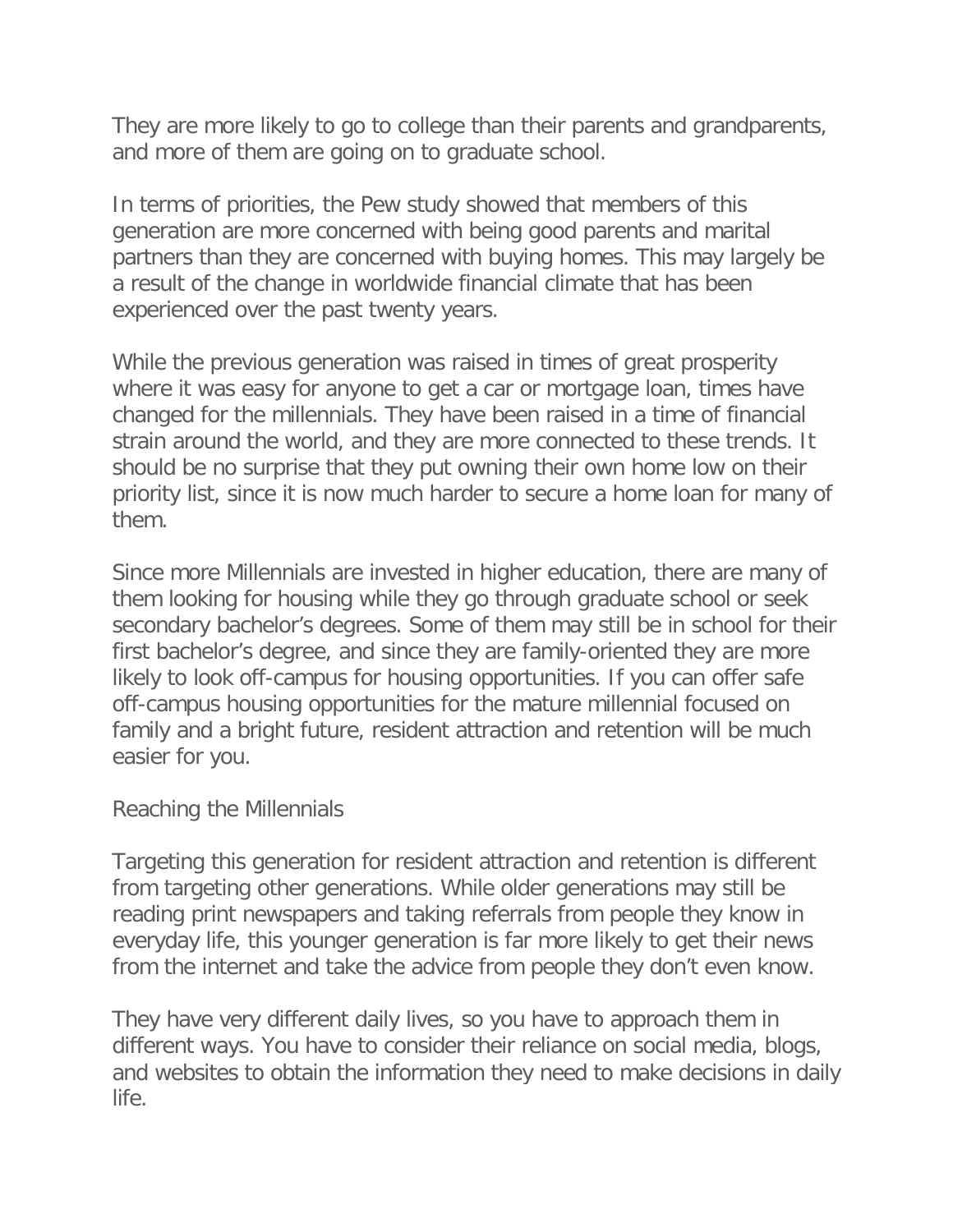What does this mean for your marketing campaigns to draw this generation to your property? It means you have to go where the millennials are going:

- Facebook
- Twitter
- Pinterest
- LinkedIn
- Blogs
- Google+

Just setting up business accounts on these sites is a start, but you have to remain active and relavant in those accounts. Millennials are more likely to look a company up online before they walk in and give them business, and that extends to potential living environments. Before they talk with a landlord or sign a lease, they are more likely to go online and learn about the community and the management team.

What the Millennials Say…

They say they are very dependant on consumer reviews found online. They look to the internet to see what others have experienced with different brands. They assume that what others have experienced will also be what they experience if they give a brand their business. For instance, many use their smart phones to look up products and compare prices before they make simple everyday purchases.

They will spend more time doing more in-depth internet research when it comes to finding an apartment and making other big decisions. For offcampus housing owners and managers, this means carefully guarding your online reputation.

In addition, they compare amenities at different properties as well as rent rates, and they contact only the most desirable properties in the areas they want to live.

One negative remark about a property or the management team of a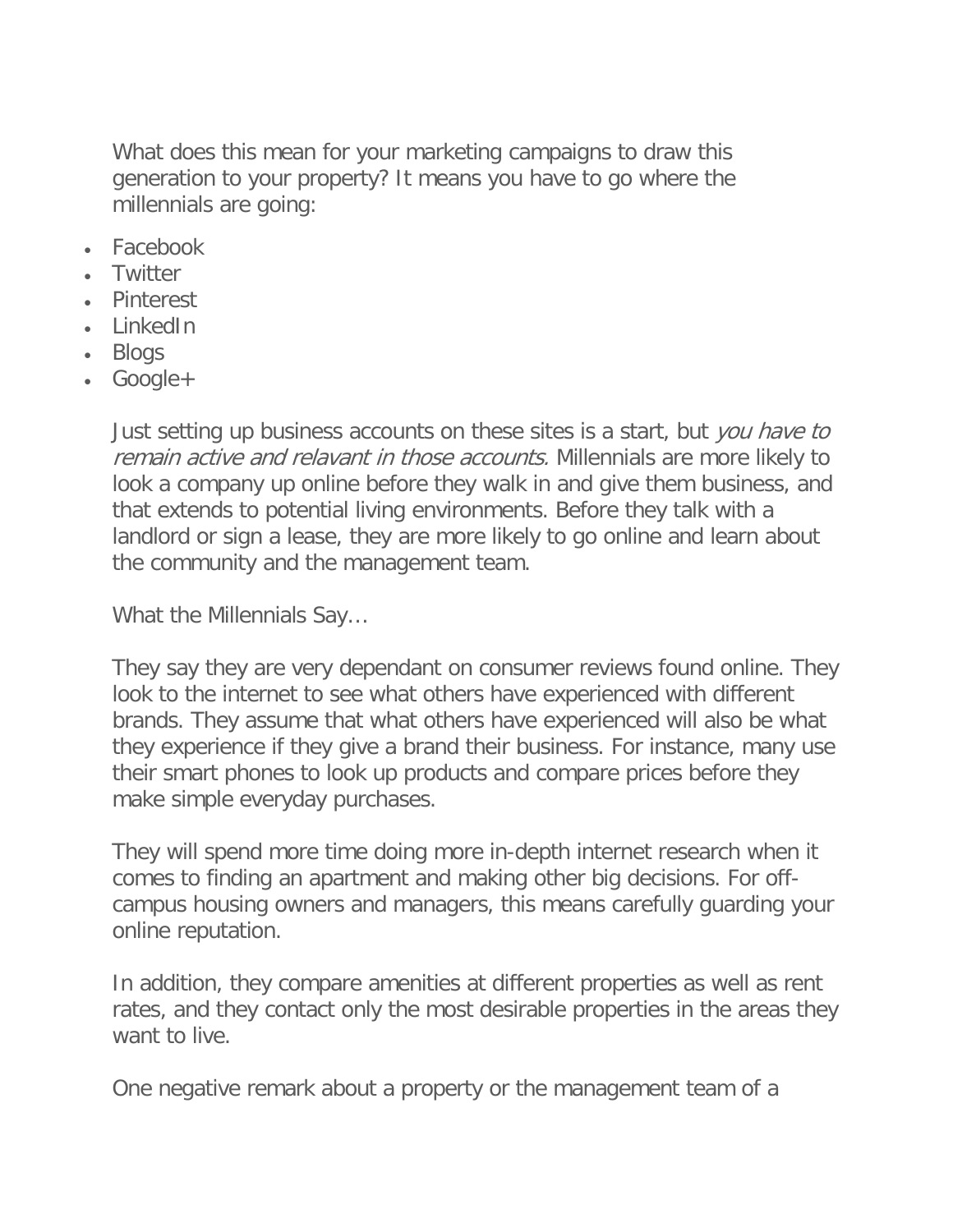property can be devastating in terms of resident attraction and retention. Even if the remark is not true, it will be read by many millennials searching for off-campus housing, and they will believe it to be true.

No business can ensure that a negative comment will never be posted about them. The best thing you can do is ensure that a potential negative comment is far outweighed by many positive comments.

Find creative ways to encourage happy residents to leave feedback on your behalf online, even if it is just on your own homepage or your Facebook page. One tweet on your behalf or Facebook post praising your off-campus community can do wonders for resident attraction and retention!

Set up alerts for Google, Bing, and Yahoo for the name of your properties and management teams. This ensures that you know every time someone mentions your business online. You have to be active in following those leads and managing your reputation. If there is a negative remark left somewhere, you often have the opportunity to leave a comment in your own defense. Either correct the problem or handle it with class and a professional attitude.

Do not get into internet feuds, no matter what may be said about you. That only gives more credit to what the other person is saying. This typically does not happen unless you have a very unhappy resident, so it is more important than ever to handle residents with great care when things go bad.

Millennials and Your Budget

The great thing about online marketing is the lower price tag that comes with each campaign. It doesn't cost anything to send out a tweet on Twitter, but you will reach far more young people this way than through paid newspaper advertisements. If you take the time to maintain a blog full of informative tips, you can grab their attention much easier. Focus on a well developed website that is easy to navigate with an interesting, upbeat blog. Go for daily tweets and Facebook contests, and remember that many millennials will be viewing these things from smart